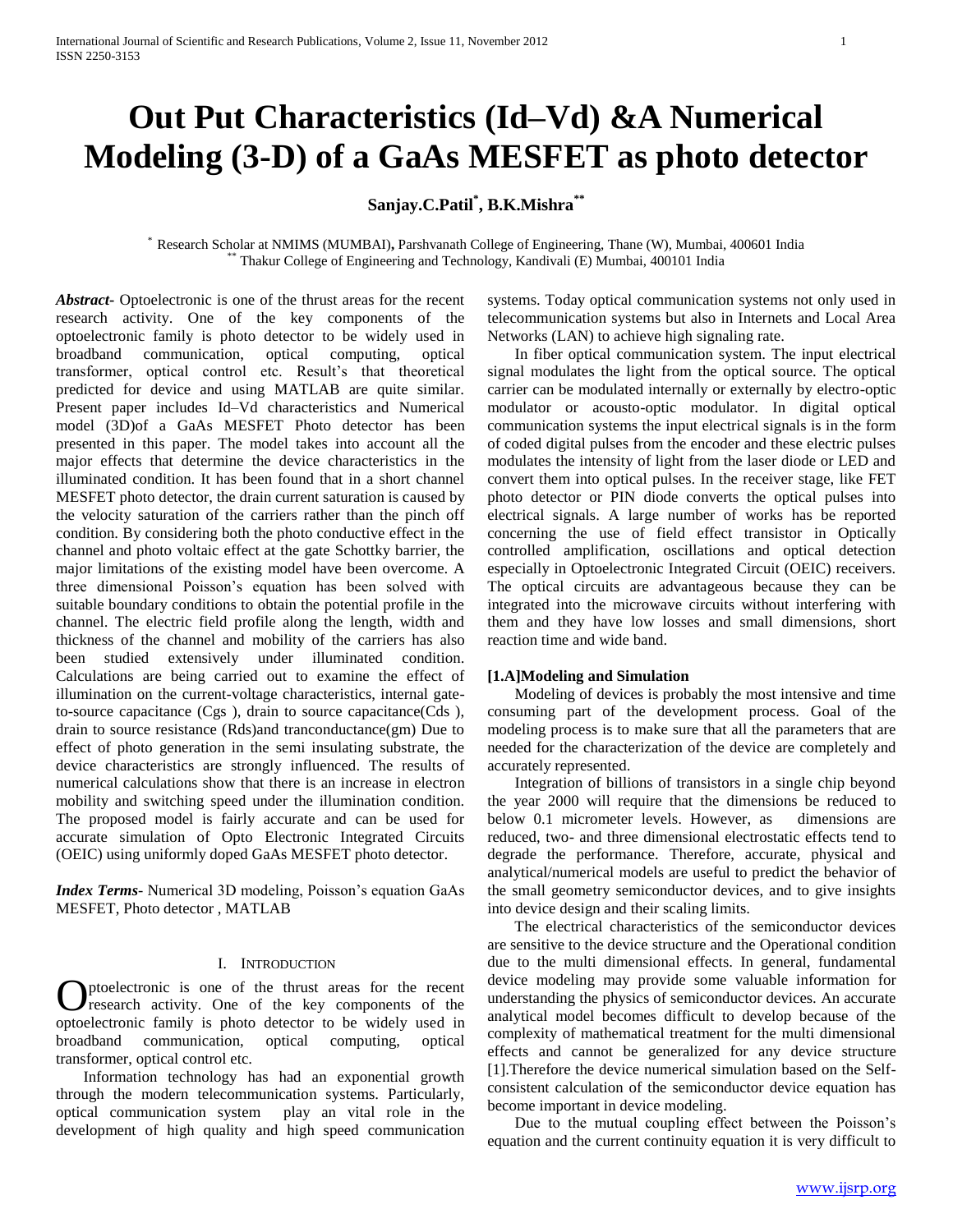develop an efficient solution for solving the full set of semiconductor device equation. For any device structure and bias condition, no method can guarantee to the stable and efficient in solving the semiconductor equations. From this point of view, the development of a fundamental solution method for the semiconductor equation is necessary to enhance the flexibility in the selection of an iteration algorithm.

 3D models are necessary to address the geometric dependencies of such structure. It is almost impossible to deal analytically with certain problem like short channel effect or narrow width effect without resorting to some sort of assumptions or approximations. In numerical approach, the solution is readily available to any 2D or 3Dproblems such as short channel effect and narrow width effect. Therefore it is worthwhile to realize a device using a numerical device model to make a full use of the numerical model's accuracy in simulation [1].

### **[1.B]. why MESFET Photo detector:-**

 METAL SEMICONDUCTOR FIELD EFFECTTRANSISTORS (MESFETs) have been looked upon for the applications in optical communication and optical computing as detector devices. Compound semiconductor field effect transistors occupy an importance's in the electronic industry. An extremely important class of photo detectors involves the use of Schottky barrier produced between a metal and a lightly doped semiconductor

 3D models are necessary to address the geometric dependencies of such structure. It is almost impossible to deal analytically with certain problem like short channel effect or narrow width effect sort of assumptions or approximations. In numerical approach, the solution is readily available to any 2D or 3D problems such as short channel effect and narrow width effect. Therefore it is worthwhile to realize a device using a numerical device model to make a full use of the numerical model's accuracy in simulation [1]. MESFETs has drawn considerable attention in recent years due to its potentiality as a good contender of MOSFET in VLSI/ULSI technology because of the following device characteristics: (1) enhanced radiation hardness, (2) immunity to hot carrier aging, (3) scaling well, and less mobility degradation [3] A high speed low power photo detector was first demonstrated experimentally by Baack et al [4]. Although Si MESFETs are suitable for high speed applications GaAs MESFETs are more suitable than the former one for optical receivers .GaAs MESFETs are the most commonly used active devices in microwave circuits.

 This paper describes a 3D numerical simulation method for quantitative estimation of the performance of uniformly doped MESFET under illuminated condition. In order to understand and optimize the device characteristics with dimensions in the nanometer range, there is a need to develop a model for the potential distribution functions by solving the 3-D Poisson's equation. This paper provides a simple but fairly accurate model suitable for use in integrated optoelectronic circuit simulation purposes.

#### II. THEORETICAL MODELING

 The GaAs MESFET structure under consideration is similar to the conventional one except that the metal gate has been assumed to the semi-transparent and is presented in Fig.1 This facilitates the transmission of radiation incident on the gate. For the present analysis, the epitaxial layer is considered to the uniformly doped with n-type material. The drain-to-source current flows in the horizontal x-direction and the incident optical radiation along vertical y-direction for the semitransparent metal gate. The incident radiation undergoes reflection at the metal gate entrance and is absorbed in the gate depletion region, render channel region, substrate depletion region, and bulk substrate region. Absorption of the radiation in the semiconductor results in the generation of excess electron hole pairs. These excess carriers change the charge distribution below the gate and the channel due to photoconductive effect. The minority carrier life time is decreased due to this excess carriers also cause a change in the built-in potential at the Schottky contact and channel substrate barrier due to a photo voltaic effect, and modulation the conductivity of the channel and enhances the substrate leakage current due to the photo conductive effect.



## **Fig.1. Physical structure of GaAs MESFET photo detector.**

 In order to analyze the structure we need to solve both Poisson's equation and current continuity equation. However, in the sub threshold region, the currents are small and Poisson's equation alone is sufficient. The three dimensional (3-D) Poisson's equation in the gate depletion region in the illuminated condition can be written as

$$
\frac{\partial^2 \psi(x, y, z)}{\partial x^2} + \frac{\partial^2 \psi(x, y, z)}{\partial y^2} + \frac{\partial^2 \psi(x, y, z)}{\partial z^2} =
$$
  

$$
-q[N_d(y) + \frac{P_{opt}(1 - R_m)(1 - R_s)\alpha\tau_i e^{-\alpha y}}{h\nu}]
$$
  

$$
F_{si} \varepsilon_0
$$
 (1)

where q is electron charge,  $\frac{\varepsilon_{si}}{s_i}$  is permittivity of silicon,  $0$  is

permittivity of free space,  $\frac{P_{opt}}{P}$  is incident optical power, *m* is

ε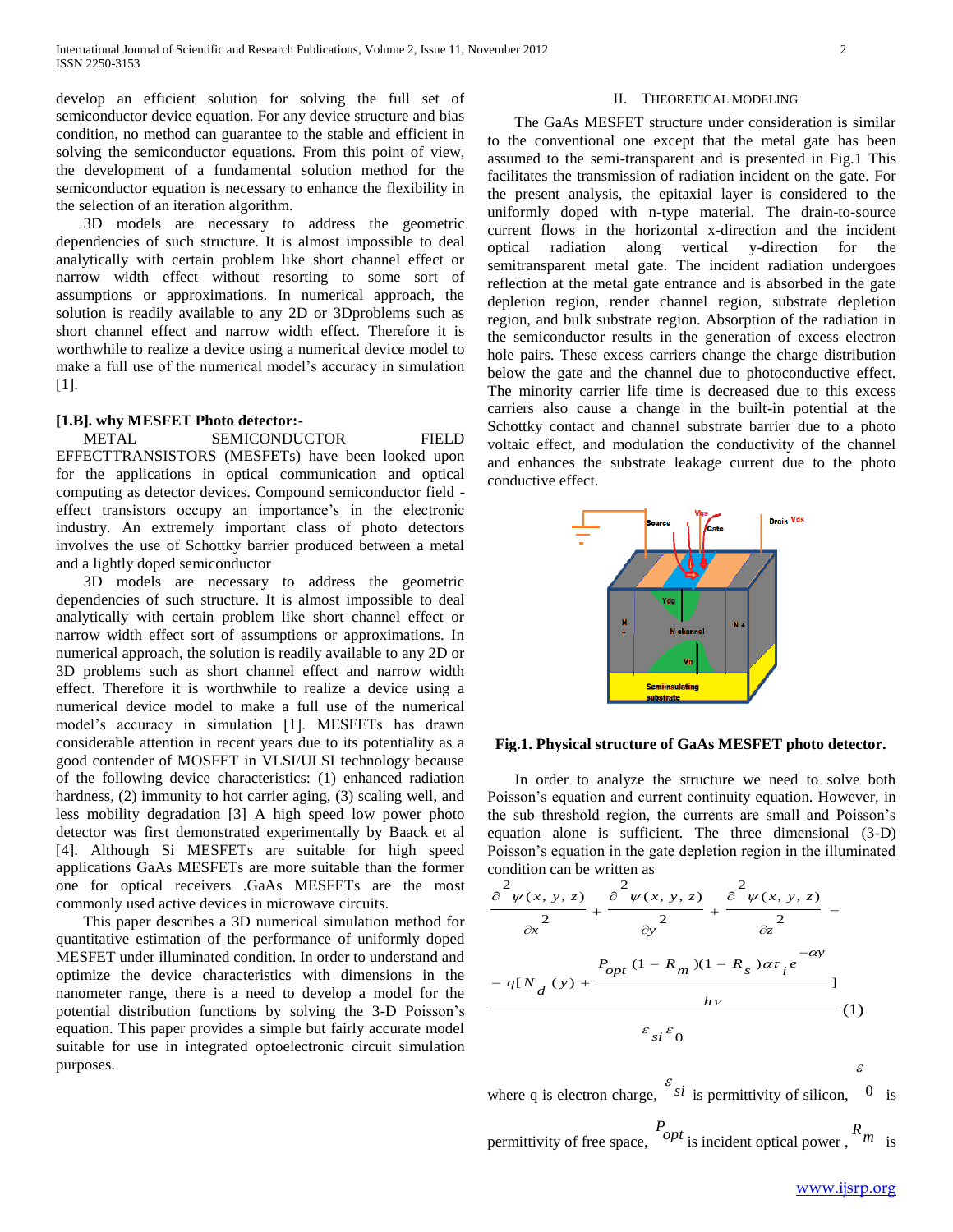reflection coefficient at entrance, *s R* is reflection coefficient at

metal contact,  $\alpha$  is absorption coefficient,  $\alpha$ *N* is the uniform doping concentration and  $\psi(x, y, z)$  is the potential at a particular point (x, y, z) in the gate, h is the Planck's constant,  $V$ is the frequency of the incident radiation, , is the mean lifetime of the minority carriers and q is the electron charge.

 The net concentration  $N_{D}$  (y) in the active channel can be expressed as

$$
N_{D}(y) = N_{d} + G(y)\tau_{n'} - \frac{R\tau_{p'}}{b}
$$
 (2*a*)  
Where 
$$
\frac{N_{d}}{d}
$$
 represents the uniform donor

 Where represents the uniform donor impurity concentration in the channel and *b* is the thickness of active layer.

 $G(y)$  is the photo-generation rate, given by [4]  $\phi$  $G(y) = \phi \alpha \exp(-\alpha y)$  (2*b*)

Where  $\phi$  is the total photon flux through the opening between gate and source ( $\phi$  1), through gate metal ( $\phi$  2) and the opening between gate and drain ( $\oint$  3), i.e.  $\oint = \oint 1 + \oint$  $_{2+}\phi$  3 or

$$
\phi = P_{opt} \left( \frac{T_1}{h\nu} + \frac{T_m}{h\nu} + \frac{T_2}{h\nu} \right) \_ (2c)
$$

Where  $\begin{bmatrix} P_{opt} \\ \end{bmatrix}$  is the incident optical power per unit area

 $T_m$  and  $T_1$ ,  $T_2$ are the optical transmission coefficients for the gate metal and spacing between the gate and source (drain),respectively. Boundary conditions required to solve the 3- D Poisson's equation can be written as

Boundary conditions along the thickness of the device

$$
\psi(x, y, z)_{x=0} = V_{gs} - \varphi_{bi} (2d)
$$

$$
\psi(x, y, z)_{x=Left} = V_{gs} - \varphi_{bi} -(2e)
$$

Boundary conditions along the length of the device

$$
\psi(x, y, z)_{y=0} = V_{gs} + V_{op} (3a)
$$

$$
\psi(x, y, z)_{y=teff} = V_{gs} + V_{ds} + V_{op} (3b)
$$
  
Bomdery conditions along the width of the device

Boundary conditions along the width of the device

$$
\psi(x, y, z)_{z=0} = V_{gs} + V_{op} + V_{bi} (4a)
$$

 $W(x, y, z)$ <sub>z=weff</sub> =  $V_{op}$  (4b)

The source and the drain junction are located at

 $y = 0$  &  $y = L_{eff}$  respectively, where  $L_{eff}$  is the effective channel length. The top and bottom ends are located at

$$
x = 0
$$
 &  $x = t$   
 *eff* , where *eff* is the device thickness. The  
vertical and the lateral directions are defined as x, y respectively,  
while the direction along the width of the transistor is defined as

z. The sidewall interfaces are located at  $z = 0$  &  $z = w_{eff}$ Where Vgs is the gate to source voltage, Vbi is the built in

potential between the channels to source junction and 
$$
V_{op}
$$
 is the photo induced voltage and  $V_{ab}$  is the drain to source voltage and

 $\sigma_{bi}$  is the built in voltage of the Schottky barrier gate

The excess carriers generated per unit volume  $\Delta n$  in the semiconductor due to the absorption of incident optical power density is given by,

$$
\Delta n = \frac{\sqrt{1 + \frac{4\tau P_{opt}(1 - R_m)(1 - R_s)(1 - R_i)(1 - e^{-\alpha W_m})}{W_m h m_i}} - 1}{\frac{2P_{opt}(1 - R_m)(1 - R_s)(1 - R_i)(1 - e^{-\alpha W_m})}{W_m h m_i}} - 1
$$

Where  $\int_{i}^{\tau} i$  is the mean lifetime is the reflection coefficient at

the insulator metal surface interface and *m W* is the maximum width of the depletion layer and is given by

$$
W_m = \sqrt{[4\varepsilon_s \ln(N_a / n_i) / q\beta N_a] - (6)}
$$
  
Where 
$$
\begin{cases} N_a & \text{is the acceptor concentration,} \end{cases} \begin{cases} S_s & \text{is the permittivity of the semiconductor,} \end{cases}
$$

 K being the Boltzmann's constant, T is the ambient temperature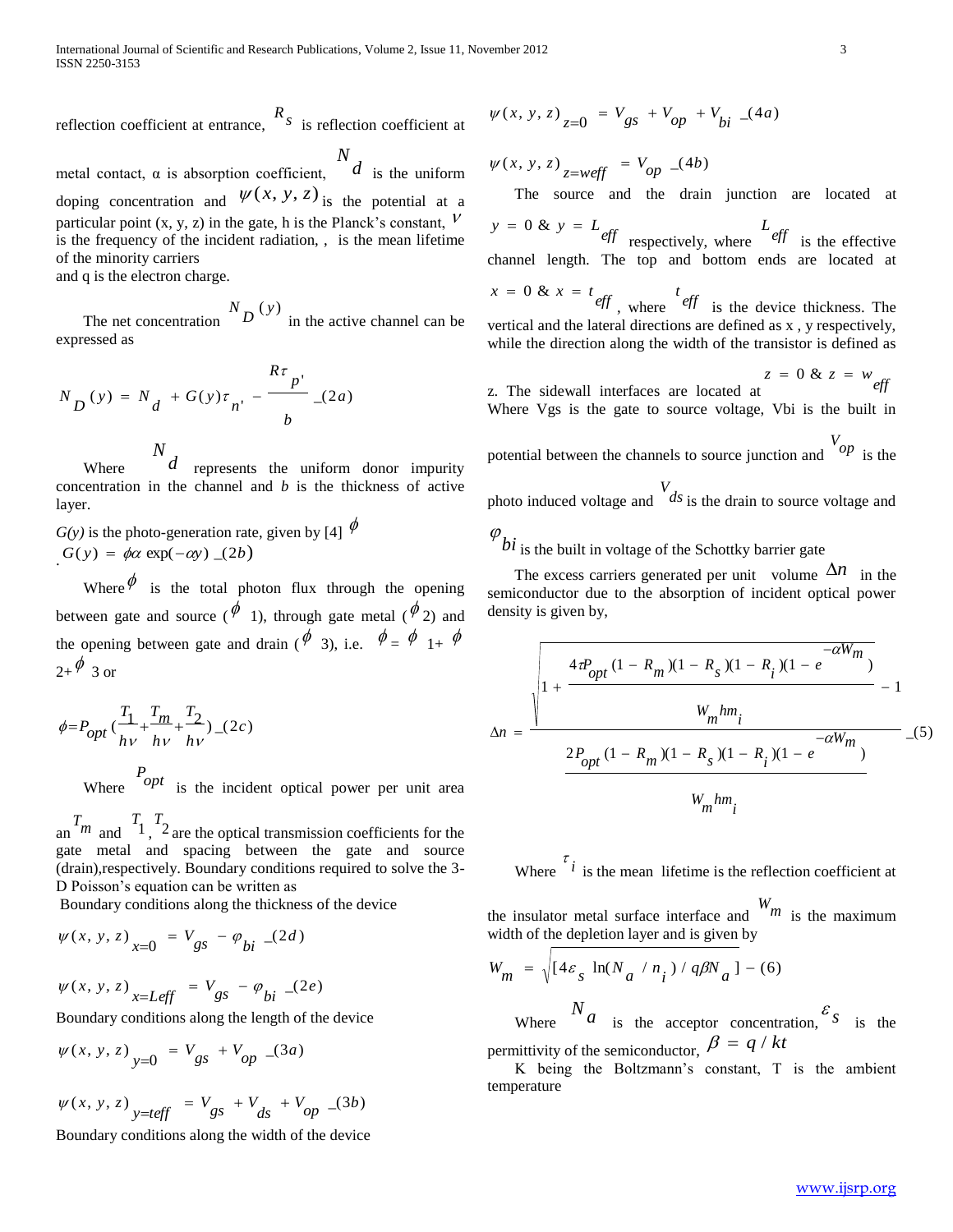International Journal of Scientific and Research Publications, Volume 2, Issue 11, November 2012 4 ISSN 2250-3153

*op G*

is the excess carrier generation rate at any point y in the semiconductor and is given by

$$
G_{op}(y) = \frac{P_{opt}}{h\gamma} (1 - R_m)(1 - R_s)(1 - R_i)\alpha e^{-\alpha y} - (7)
$$

The mean lifetime of the minority carriers in the illuminated

condition,  $\begin{bmatrix} 7 \\ 1 \end{bmatrix}$  can be written as

 $\tau_{1} = (n_{i} + n_{i} + \Delta n)\tau - (8)$ 

Where  $\tau$  is the life time of carriers for intrinsic semiconductor

 In order to obtain electric field profile equations under dark conditions (9a)(9b)(9c)are solved respectively for the corresponding profiles in x, y and z directions

The electric field in the respective direction is given by

www.ijsrp.org ( *y* ) \_(9 ) / ( , 1, ) ( , 1, ) \_(9 ) 2 / ( 1, ) ( 1, ) *b y t m i j k i j k Eyph a x L m i k i k xph <sup>E</sup>* 

$$
Ezph = \frac{\psi(i, j, k + 1) - \psi(i, j, k - 1)}{2W / m_z}
$$
 (9c)

Where  $m_x$ ,  $m_y$ , and  $m_z$ are separation of grid line along x ,y and z direction

$$
\mu_{xph} = \xi_s \xi_r E_{xph} \quad (10a)
$$
  

$$
\mu_{yph} = \xi_s \xi_r E_{yph} \quad (10b)
$$
  

$$
\mu_{zph} = \xi_s \xi_r E_{zph} \quad (10c)
$$

Where  $\frac{\xi}{s}$  is permittivity of semiconductor and  $\frac{\xi}{s}$  is the permittivity of free space

 $\int_{a}^{E}$   $\int_{c}^{E}$   $\int_{c}^{E}$   $\int_{c}^{E}$   $\int_{c}^{E}$   $\int_{c}^{E}$   $\int_{c}^{E}$   $\int_{c}^{E}$   $\int_{c}^{E}$   $\int_{c}^{E}$   $\int_{c}^{E}$   $\int_{c}^{E}$   $\int_{c}^{E}$   $\int_{c}^{E}$   $\int_{c}^{E}$   $\int_{c}^{E}$   $\int_{c}^{E}$   $\int_{c}^{E}$   $\int_{c}^{E}$   $\int_{c}^{E}$ 

direction respectively .The drain current *dsph <sup>I</sup>*

Is calculated by integrating the charge in channel region , which is given by

$$
I_{dsph} = \frac{Z V_{ds}}{L} \mu_n (E_{xph}, E_{yph} E_{zph}) Q_n (V) dv (11)
$$

The charge in neutral channel region  $Q_n(V)$ <sub>under</sub> illumination is computed by

$$
Q_n(V) = q \int_{y_{dg}}^{a} N_d(x, y) dy + q \frac{P_{opt}(1 - R_m)(1 - R_s) \alpha \tau_L}{h\nu}
$$
  

$$
\int_{0}^{a} \exp(-\alpha y) dy \sqrt{(1 - R_s)(1 - R_s)} dy
$$

Where  $\int_{a}^{y}$  *dg* is the variation of depletion depth and function of potential distribution in the channel .

The transconductance *m g* and the gate to source

capacitance  $(C_{gs})$ under illumination condition is estimated by

$$
g_m = \{V_{gs}(i)\}\vdots_{V_{gs}(i+1) - V_{gs}(i+1) - V_{gs}(i-1)} = \frac{I_{ds}(i+1) - I_{ds}(i-1)}{V_{gs}(i+1) - V_{gs}(i-1)}
$$
(13)

$$
C = \{V \ (i) : \n\begin{cases} Q & (i+1) + Q & (i-1) \\ \n\text{gs} & \text{gs} \n\end{cases} = \frac{d}{V \ (i+1) - V \ (i-1)} - (14)
$$
\n
$$
S = \frac{d}{S} \left( \frac{d}{S} \right)
$$

The drain resistance, *d r* and responsivity of the device have been obtained from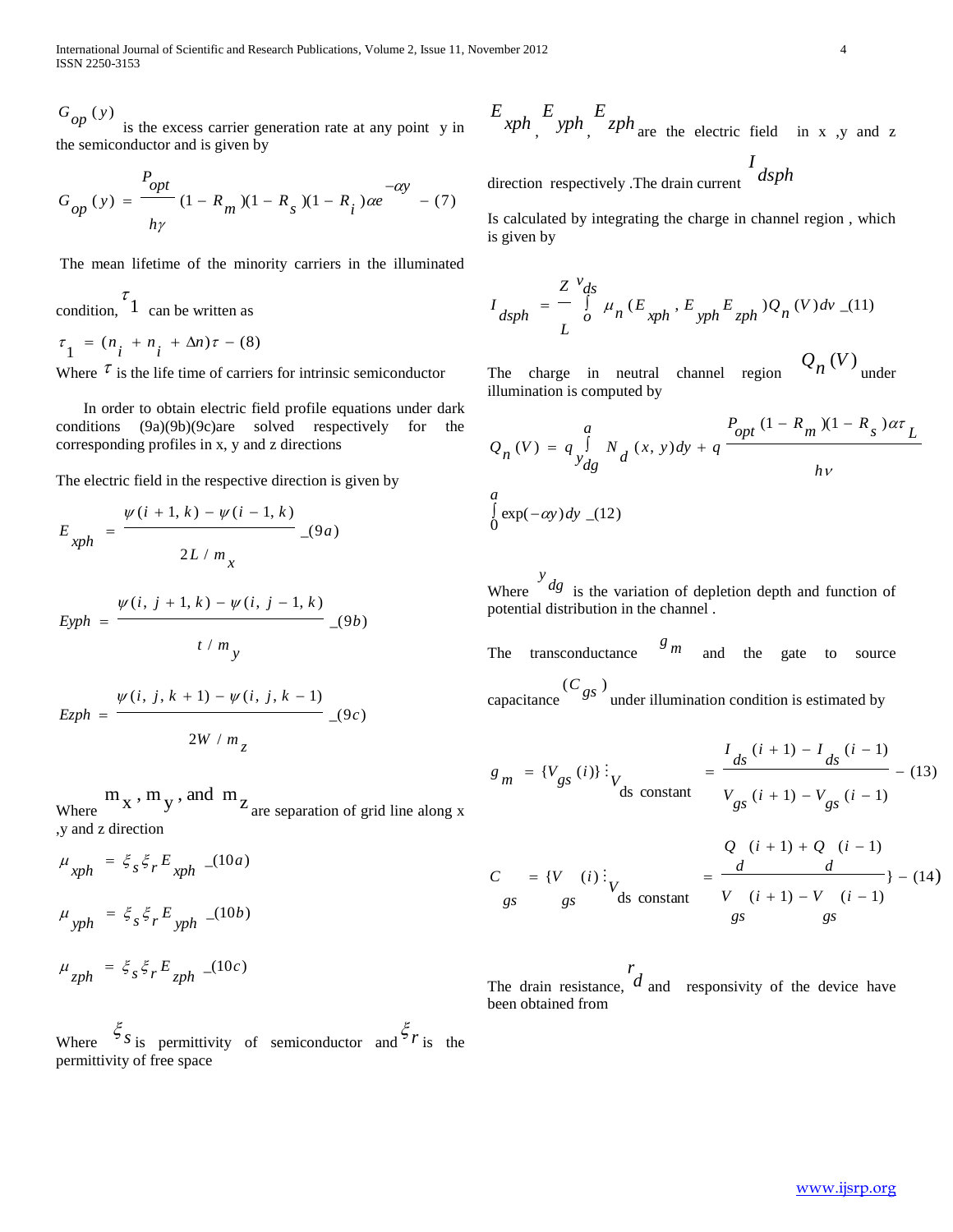.

$$
r_d = \{V_{ds}(i)\}\vdots_{\text{gs constant}} =
$$

$$
\frac{V (i + 1, j) - V (i - 1, j)}{ds}
$$
\n
$$
\frac{ds}{I (i + 1, j) - I (i - 1, j)} - (15)
$$
\n
$$
\frac{ds}{ds}
$$

$$
R(\lambda) = \frac{\frac{I}{dsph} - I}{P}
$$
 (16)

Where  $\lambda$  is the operating wavelength.

 The 3D Gaussian's distribution function is used to find the carrier concentration of the channel assuming the channel is uniformly doped. The calculated carrier concentration is verified by calculating the width of depletion layer both at the drain end and source end. The basic 3D Poisson's equation is solved using Liebmann's iteration method to determine the potential distribution throughout the channel

 The potential at every point in the channel and its variation along the length and width of the channel is calculated as

$$
\psi(i, j, l) = \psi(i - 1, j, l) + \psi(i + 1, j, l) + \psi(i, j - 1, l) + \psi(i, j + 1, l)
$$

+ 
$$
\psi(i, j, l-1)
$$
 +  $\psi(i, j, l+1)$  -  $((q(N_a + \Delta n)/\varepsilon_{si})/6)$  - (17a)  
 $\psi(i, j, l) = \psi(i - 1, j, l) + \psi(i + 1, j, l) + \psi(i, j - 1, l) + \psi(i, j + 1, l)$ 

$$
+\mathop{\psi(i,\,j,\,l-1)}\nolimits+\mathop{\psi(i,\,j,\,l+1)}\nolimits-\left(\left(q(N_{a}\right)/\varepsilon_{si}\right)/\left(6\right)-\left(17b\right)
$$

 In order to solve a second-order differential equation of the form given by (1) the initial values of potential y is needed. An interactive approach has adopted to calculate these values with the help of available boundary conditions. The surface potential at the source end of the gate has been assumed to be zero. The potential at subsequent nodes toward drain end is calculated until the drain end of the gate is reached for an assumed value of drain-to-source current. The numerically estimated channel potential is used to calculate the electric field intensity along x,y and z directions and the electric field at every point is used to calculate the mobility of the carrier in all the three directions x,y,z. The drain current through the channel is obtained by solving Simson's rule.

 The current-voltage characteristics of the device have been obtained by the numerical integration for different values of drain-to-source voltage. The transfer characteristics of the device

can be obtained by changing *V*<sub>gs</sub> and computing the drain current for a given drain-to source voltage by repeating the above method. The channel transconductance and gate-to-source

capacitance *gsph <sup>C</sup>* have been numerically obtained as a function of gate voltage or the illumination condition.

#### III. RESULTS&DISCUSSION

 Quantitative calculations of parameters have been carried out for a GaAs MESFET photo detector at300K.The channel has been assumed to be uniformly doped with  $= d N 1.1x1023/m3$ .The gate length and the device width have been assumed to be 100nm and 40nmrespectively. The depth of the channel has been assumed to be 80nm. The parameters used for calculating various values have been given in Table1.

**Table 1.**

| <b>PARAMETER</b>                    | VALUE<br>OF         |
|-------------------------------------|---------------------|
|                                     | <b>PARAMETER</b>    |
| Drain voltage, Vds                  | 2V                  |
| Gate Voltage, Vgs                   | $-0.3V$             |
| Doping concentration, Nd            | 23<br>$\mathcal{R}$ |
|                                     | $1.1 * 10$ /m       |
| Temperature, T                      | 300K                |
| Reflection coefficient at metal     | 20% of Pop          |
| contact Rm                          |                     |
| Reflection coefficient at entrance  | 20% of Pop          |
| $R_{S}$                             |                     |
| Incident optical power, POP         | 0.3, 0.6W/m2        |
| Built-in voltage of Schottky gate,  | 0.85V               |
| φb                                  |                     |
| Intrinsic carrier concentration, ni |                     |
|                                     | 12<br>$\mathcal{R}$ |
|                                     | $1.79 * 10$ /m      |
| Minority Carrier Life time, $\tau$  | $10-8$ s            |
| Absorption coefficient, $\alpha$    | 106/m               |
| Device thickness, t                 | 1000nm              |
| Channel width, w                    | 50 <sub>nm</sub>    |
| Channel Length, L                   | 120nm               |

 With the increase influx, the current increases because the number of free carrier's increases as mentioned above which lead to the increase in current. The plot of *I*d versus *V*d is shown in Fig. 3. we have assumed the light radiation to fall only on the gate metal. As a result a photo voltage is developed at the Schottky junction, which reduces the barrier width and depletion layer width and increases the channel width and hence current.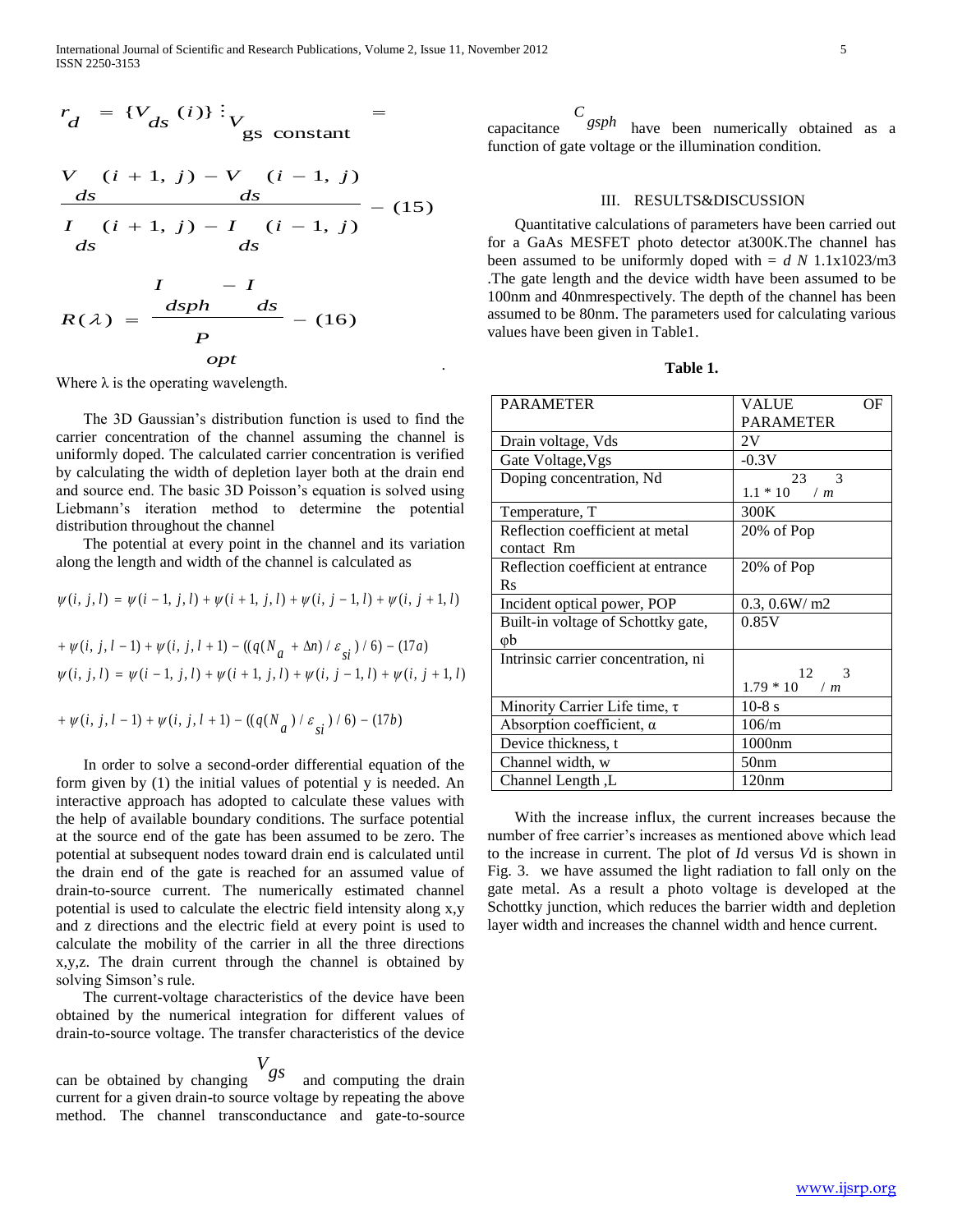

## **Fig.3.** *I***d***–V***d characteristics for MESFET in dark and illuminated condition**

 As the drain of the n channel device is biased positively with respect to the gate, the gate depletion region is asymmetrically shifted towards the drain. Hence it is found that the potential decreases near the source end where as it linearly increases near the drain end. And also it is also proven that from Fig 4. The illuminated potential is slightly higher than that of the potential under dark condition due to the photo generated carriers (excess generated electron and hole pair



**Fig.(4)- Potential Distribution in the channel under dark and illuminated condition**

 Variation of electric fields under illuminated condition along the channel length and thickness has been obtained as shown in Fig. 5 and it is found that the electric field along the length of the channel is more dominant than electric field along the thickness of the device and also it is observed that the electric field increases rapidly near the drain end. Because the carrier density near the drain end experiences a rapid decrease in surface concentration which calls for a rapid increase in the electric field to maintain the constant drain current.



## **Fig.(5)- Variation of electric field profile under Illuminated condition along the channel length and thickness**

 Variation of electric field profile along the channel width *Z E* rapidly decreases near the drain end as opposite to that of *Ey* (along the length) as shown in Fig 6.This is due to the fact

as if the *gs V* applied at the gate side, the electron acquires more energy to move along the length of the channel.



**Fig.(6)- Variation of electric field profile under illuminated condition along the width of the channel**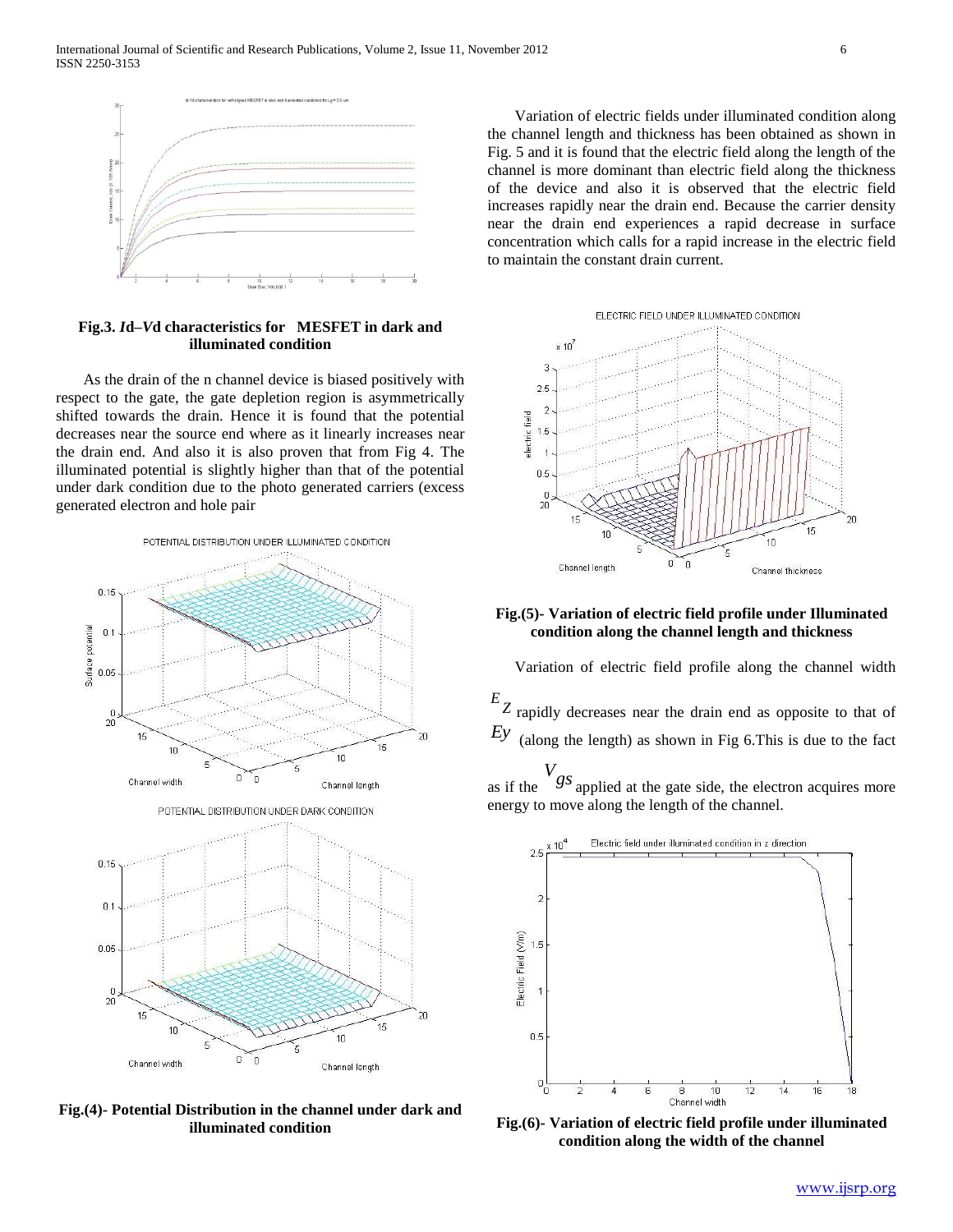As field dependent mobility is directly proportional to the electric fields in their respective directions. Similar mobility profiles are obtained to that of the electric field profile as shown in Fig. 7 when an optical signal is illuminated on the device more and more electron hole pairs are generated. As the charge carriers are more crowded under illuminated condition, their mobility gets reduced in all three directions.



## **Fig.(7)- Mobility distribution under illuminated condition along the channel length and thickness**

 It is seen that the as the applied drain-to-source voltage increases, the drain current initially increases significantly as

shown in Fig 8. For the fixed value of  $\begin{cases} V_{gS} = -0.2V$ . When drain voltage increases further, more charge carriers try to pass through the channel due to which drain current increases that is created earlier which is not enough. Hence the drain current saturates after a certain limit even if drain voltage is increased further.



**Fig.(8)Variation of drain current under illumination conditions**



**Fig.(9) Transconductance in illumination condition**

 From Fig.9, it is observed that the transconductance of the device decreases with increase in the reverse voltage for a

 $V$  given  $ds$  and increases in the illuminated condition for a fixed

*gs V* . Also, the transconductance is affected by the source resistance. Beyond the saturation voltage the increasing value of

*ds V* does not affect the drain current and therefore the drain resistance has no further effect on the transconductance.

## IV. CONCLUSIONS

 The Device characteristics like potential distribution, field distribution and mobility distribution under dark and illuminated condition have been numerically estimated for uniformly doped GaAs MESFET. Other parameters such as drain characteristics, transfer characteristics, relationship between transconductance and gate voltage are also calculated numerically. It is seen that the device has all qualities to be used as a photo detector. The easy realization on GaAs MESFET provides accurate control on the gate length and channel thickness. The present work is confined to modeling of uniformly doped three dimensional GaAs MESFET photo detectors.

#### **REFERENCES**

- [1] S.P.Chin and C.Y.Wu, "A New Methodology for two dimensional Numerical Simulation of Semiconductor Devices", IEEE Trans. Computer Aided Design, **11**,pp. 1508-1521, (1992).
- [2] P.Chakrabarti, N. L.Shrestha, S. Srivastava and V.Khemka, "An Improved Model of an Ion-implanted OPFET", IEEE Trans. Electron Dev., **39**, pp 2050-2059, Sept. (1992).
- [3] S.M. Sze, "Physics of semiconductor Devices, 2ndEdition, Wiley Eastern Ltd., New Delhi, India, (1981).
- [4] C. Baack, G.Elze and W.Walf, "GaAs MESFET: a high speed optical detector," Electron. Lett., **13**,p.193,(1977).
- [5] Simons, R.N. and Bashin, K.B. "Analysis of optically controlled Microwave/Millimeter wave device structures", IEEE Trans. Microwave Theory and Tech., MTT 34, pp. 1349-1355, (1986).